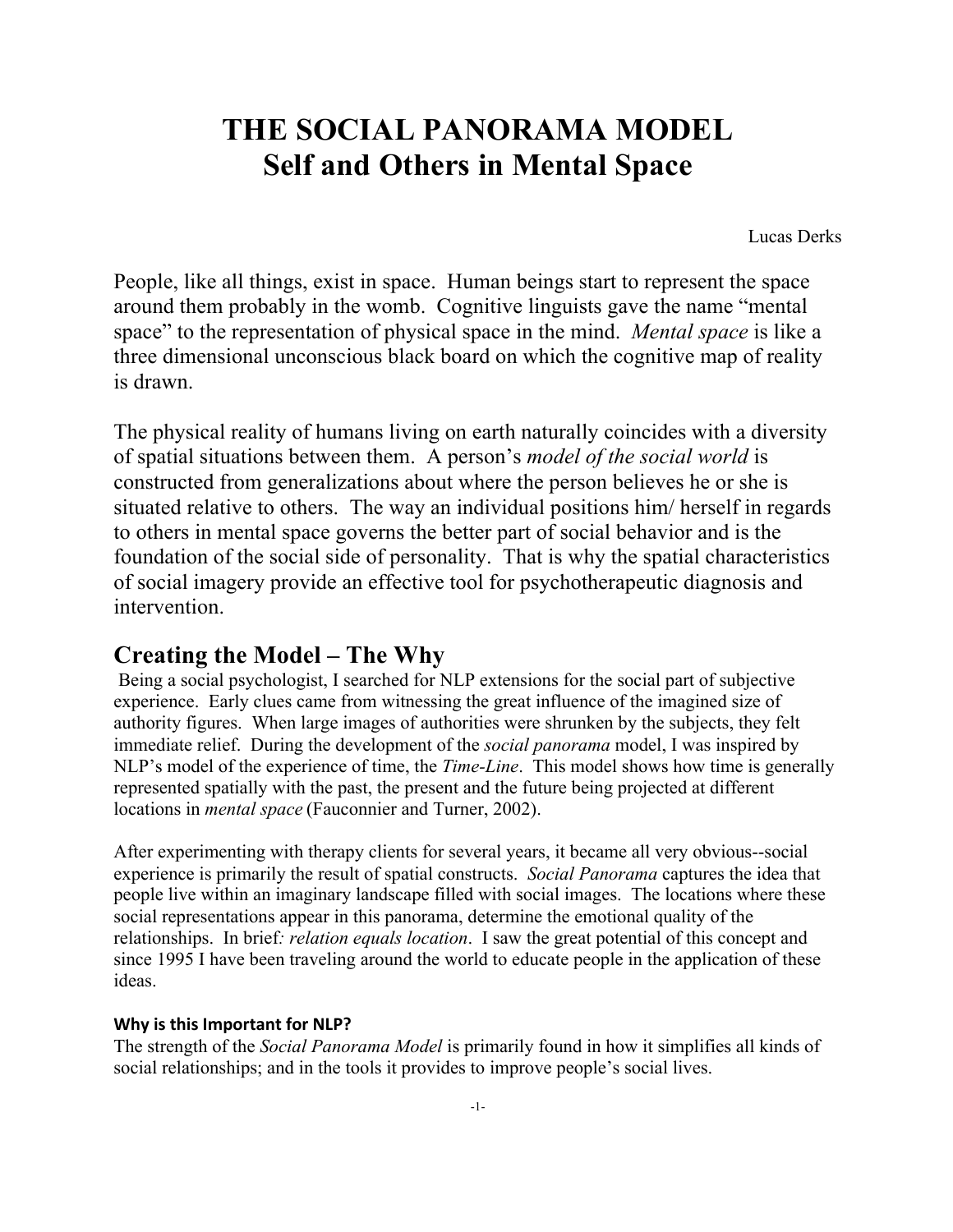The Social Panorama Model is built on the work of Bandler and Grinder (1979), but is not the result of the *modeling of single outstanding experts* (Bostic St. Clair and Grinder, 2001). It is built from exploring the patterns in the *subjective experience* in a population (thousands) of ordinary people *(population modeling)*. I believe that *population modeling* is one of the ways that will enable NLP to develop.

## **The Scope of Applications: Why it is Relevant**

Because almost all human problems have something to do with relationships (have social components), the Social Panorama Model is highly applicable to personal development. Its systematic nature clarifies even the most complicated relational themes. It is an NLP instrument that can, in an often surprisingly simple way, be used to work with relationships with loved ones, friends, colleagues, children, parents, strangers, groups, teams, the deceased, ghosts and gods. It is also applicable in cases where lack of self-worth and self-confidence are problems. It is also a very useful approach when the subject is relationships between groups, tribes, peoples, political parties, departments and organizations (Derks, 2005).

#### **Why is it an innovation in NLP?**

The Social Panorama fits in the NLP tradition of working with Sub-Modalities, parts and resources (Bandler, 1985, Bandler and Grinder 1982). The central idea is: that when people feel troubled about relationships, this is the result of how they have unconsciously placed themselves and the others in mental space. This implies that when one's relationship with someone is bad, the mental representation of this person is sited on a *bad spot* in one's social panorama.

Simple as this may sound, it opens the way for *single sided changes* where the client improves his side of the coin by moving his representation of the other to a better location. The place where a person is projected creates an expectation about how they will interact with each other. A change in location implies a shift in that expectation. A relocated social image causes instant emotional changes and will result in different unconscious non-verbal behavior. This generally helps to break the limiting feedback loop between those involved.

For example, if Peter hates John, then Peter has represented John on an unfavorable location in his social panorama. With the aid of special techniques, Peter moves John's image to a better spot in mental space. Now Peter immediately feels different about John. When he meets John in reality, Peter will automatically behave in a more relaxed and tolerant way. John senses this on an unconscious level and may become also less tense. This can cause John to change his attitude towards Peter.

Work with the Social Panorama forces one to focus on the role of the self concept in social life. A relationship always has two sides: (1) the representation of the self in combination with (2) how the other is seen and felt (Augustinos and Innes, 1990). One of my discoveries is the spatial structure of the self concept.

The first step for working with the social panorama model is to distinguish between *real flesh and blood people* and the *mental representations* of people. The latter I started to call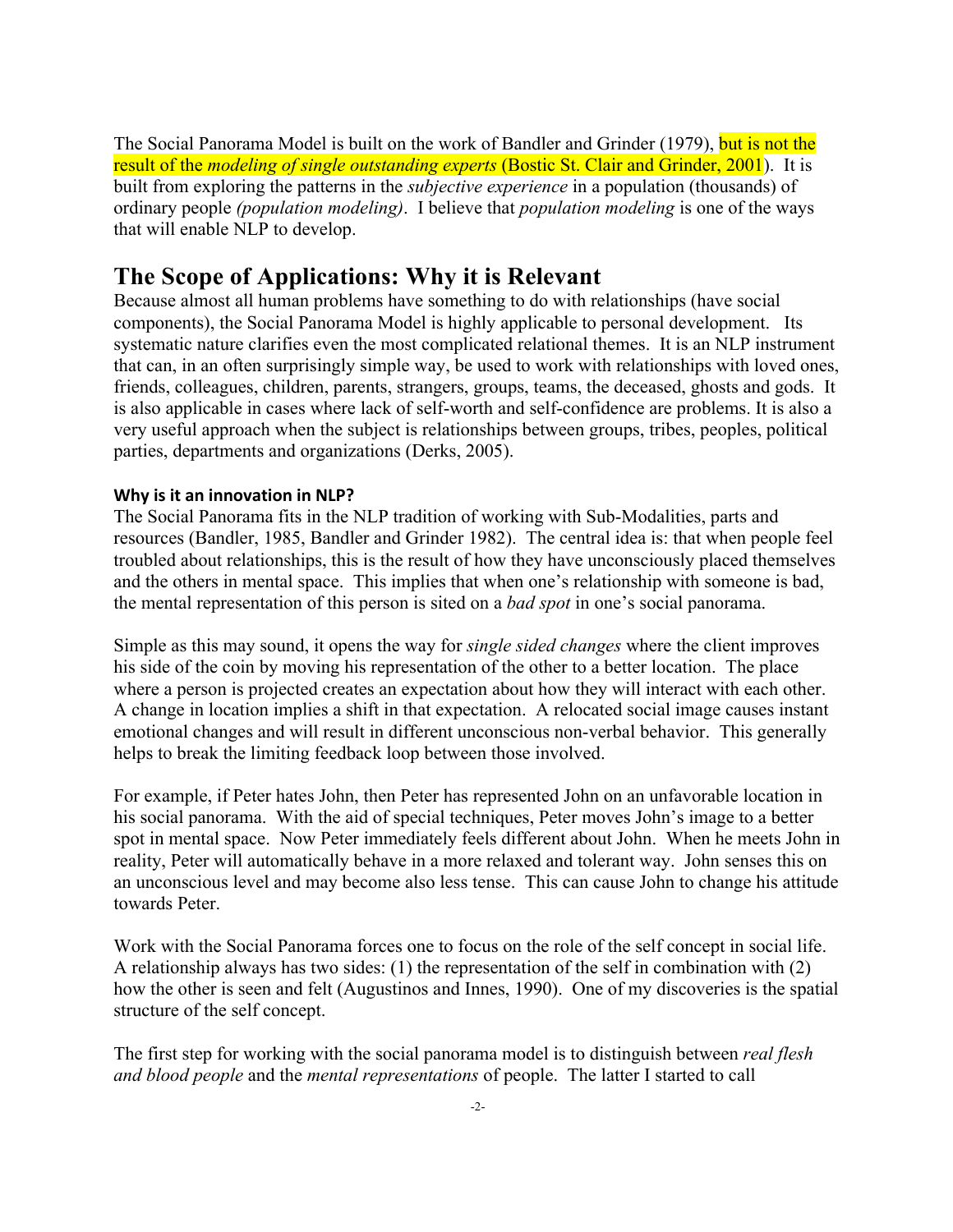*personifications* to clarify the difference (Derks, 2005). The social panorama model aims directly at changing these *personifications*. They make up one's model of social reality and so can be used as a tool to help change someone's model of the social world. This work done in the imagination may have a strong and immediate effect on real people's lives.How do we find the personifications and their locations in a reliable way? The first help comes from natural language.

### **Description of Use: Accessing the Locations of Social Images**

Many people describe their relationships in terms of *high, low, in front of, behind, beside, between, close* and *distant.* Example: 'Our children came *between* us'. They are expressing themselves in terms of location. George Lakoff and Mark Johnson's early work *Metaphors We Live By (1980)* calls these expressions metaphoric. In their more recent work *Philosophy in the Flesh* (1998), they pointed out, that most of our abstract thinking results from generalized bodily experience. In other words, as a child we have seen and felt many large, strong, close, distant and warm people. We generalize these experiences into relational concepts that everybody intuitively understands because we all share these basic experiences. For instance:

*Distance:* The proximity of personifications has a tremendous influence. People can represent others from galaxies away to within the centre of their bodies. Externally referenced people tend to have more close social representations while internally referenced people tend to have the others at some distance. To feel lonely, one has to represent people far away. Loved ones are not only seen but also felt very near. *Vertical:* The size of a personification is easily measured by whether their eyes are seen above or below one's own eye level. Size translates into importance. For the experience of power and authority the balance between the size of the self image and the size of the image of the other is decisive.

*Horizontal:* Many people use left/right to differentiate between good/bad; nice/nasty. *Side by side:* Most people experience side by side as cooperative and as one might expect, opposed to each other as conflicting. However, nose to nose with a smile may be positive but nasty with a serious expression.

## **How the Model Works: Techniques for Finding the Location of a Personification**

In the context of psychotherapy, most clients follow instructions quite easily. The three approaches below are reliable ways for finding the locations of problematic personifications. When people are not able to follow these steps, it is wise to check other aspects of the cooperation. However, some individuals are just trying too hard; they don't trust the validity of the vague unconscious knowledge that comes into awareness this way. They need to be educated first. For instance, let them imagine they are seated in their living room, and then ask them to point out the location of a piece of furniture. When they can do that, make them move it to an unfavorable place: 'Put the piano in front of the TV.' Their reactions will help to point out what it is that they need to do for working with the social panorama. 'How do you know that the piano stands there… and should stay there?'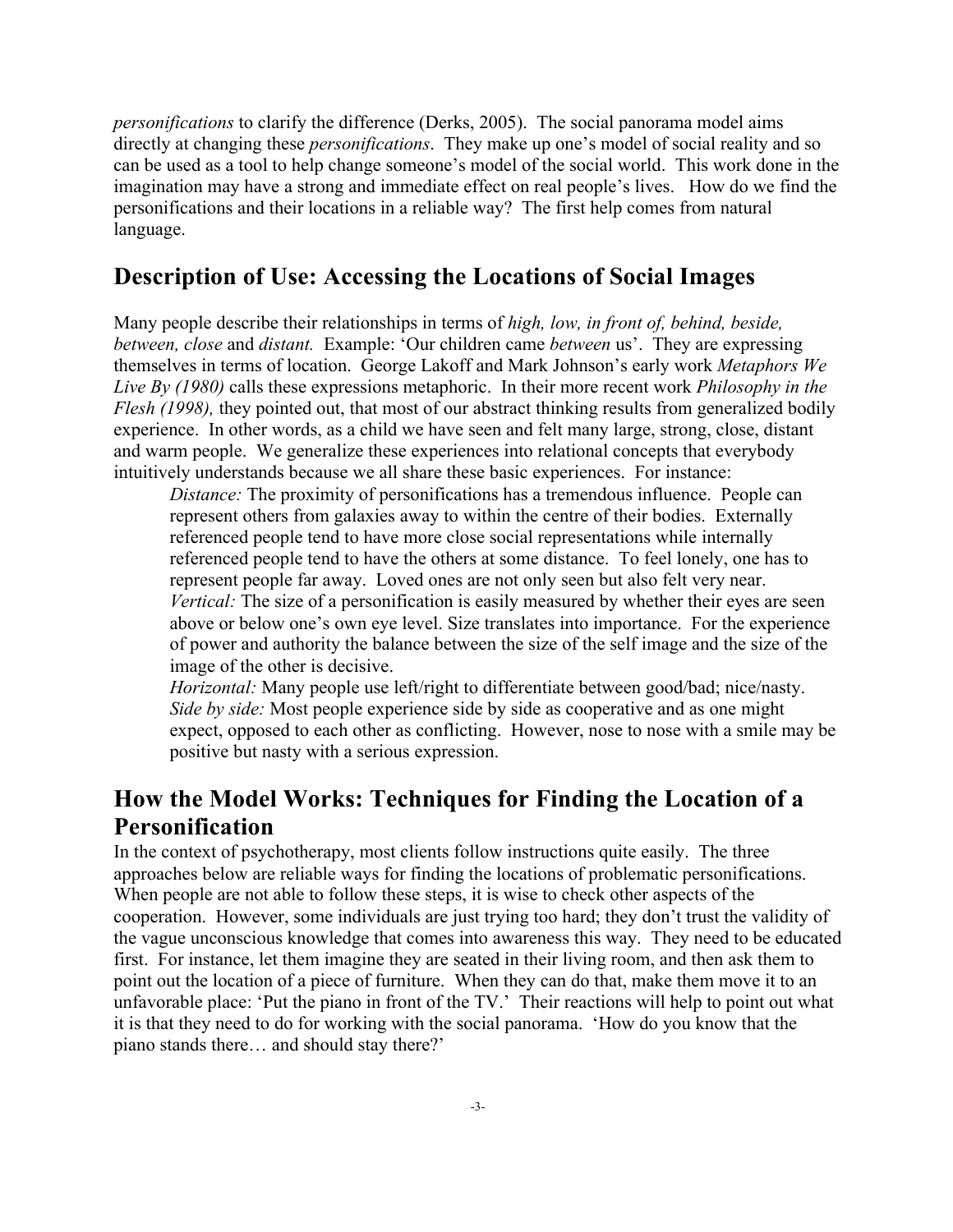## **Ways to find the Location of a Personification**

We reduce what we want to know about a personification to its *direction, distance, eye level* and *the direction in which it is looking*, all from the perspective of the subject.

### **A) From** *the feeling* **that belongs to a relationship.**

- 1. Have the client evoke the feeling that belongs to the relationship that is being explored.
- 2. As soon as the client is associated in the feeling, ask him to point at the direction in which he *senses* the person involved. (*or 'sees with his eyes closed', or 'Where he notices the person', or 'where is the picture in your mind of that person'*)
- 3. Ask to point out the exact distance, the eye level and the direction in which the eyes are looking.

### **B) From** *all the people* **in the world.**

- 1. Ask the client think about humanity in his own way and then invite him to feel himself in the middle of all the people in the world: in an associated manner.
- 2. Ask the client to name the personification with his inner voice and then point out where, among all those people, the person involved is located or.
- 3. As soon as the client points out the location, ask about eye level and eye direction.

## **Changing relationships unilaterally**

### **Moving a personification***.*

The formula *relationship=location* implies that a personification with whom the relationship is not satisfactory should be moved to a better spot. The central question then is: *Where to?* The simplest approach is to ask the client *to where* he thinks the personification should move, but experience shows that this does not always give the best results. In that case a consultant can *suggest and test* locations on the basis of *universal patterns* (Derks,1995). These are:

- 1. The intensity of social feelings increases the closer a personification comes, and attenuates as it moves away.
- 2. The higher above eye level a personification rises, the greater its influence. Lower it and the influence decreases.
- 3. The direction in which a personification is looking means attention.
- 4. Personifications that are straight in front get much attention and have a great influence.
- 5. Personifications that are straight in front mean confrontation or intimacy depending on the facial expression.
- 6. Personifications that are straight in front may interfere with the self-image.
- 7. Personifications with the same eye direction have shared attention.
- 8. Personifications at the back, who look in the same direction as the subject, are either supporting or controlling.
- 9. Shared locations (two personifications on the same spot) often result in identity confusion.
- 10. Bi-locations and tri-locations cause uncertain relationships and show role conflict.
- 11. Domination and authority are present when the other appears higher, closer, broader and/or lighter than the self-image.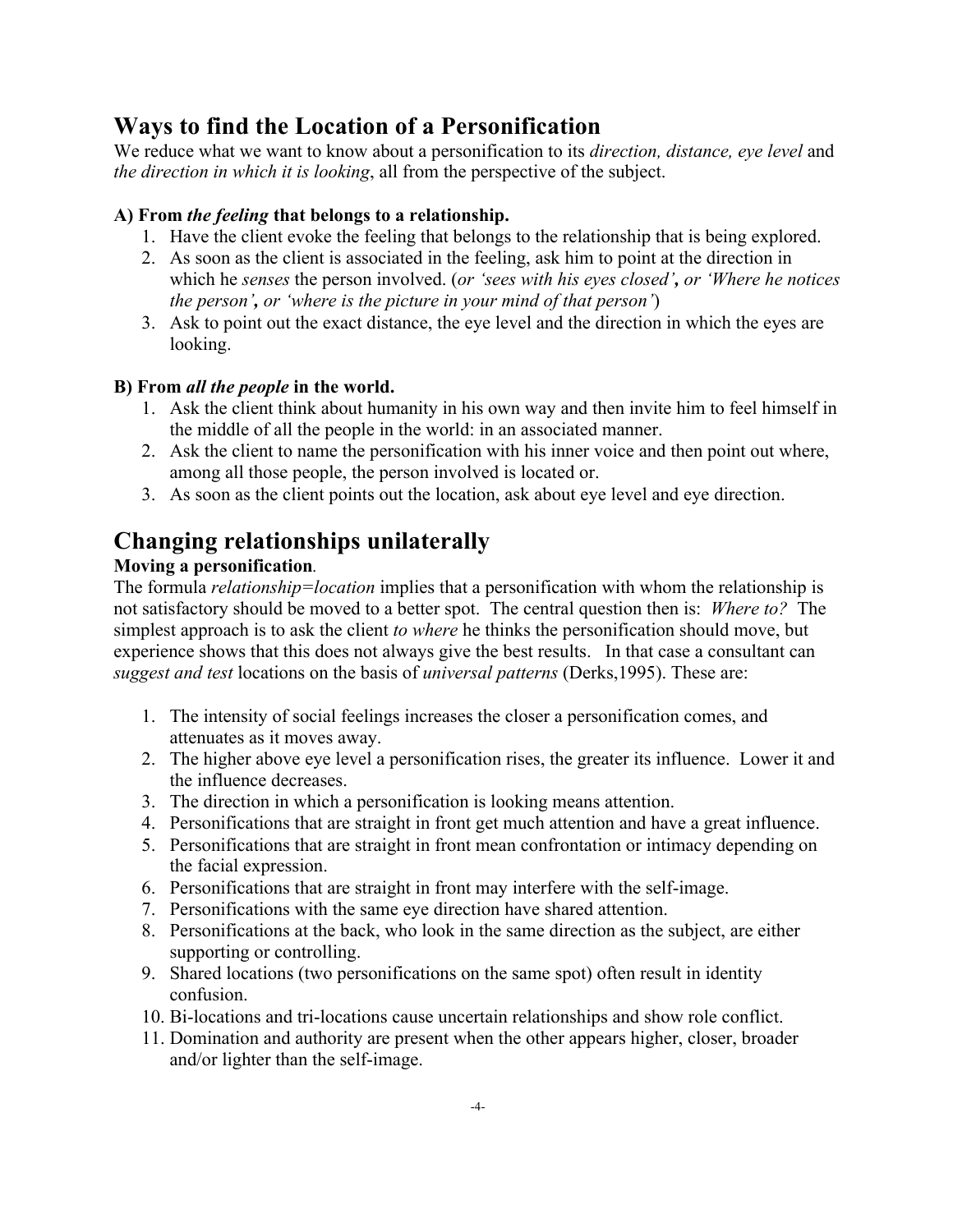A coach or therapist can assist someone in finding a suitable location for a personification with the help of the above directions. Quite often this may not be precise enough. For finding *the exact* spot one may use the following technique:

#### **Using Reference Personifications**

- 1. Determine the location of the problematic personification.
- 2. Determine the location of a reference personification. 'Do you know someone with whom you have a relationship similar to what you *would like* with the problem person?' When the client identifies someone, find his or her location in the client's social panorama. Ask if the two *real people* know each other. (If they know each other, one needs to make sure that both, the problem personification and the reference personification, end up at a suitable location. If they don't know each other, then the reference personification is from a different *social context* and can go to 'sleep'. Since we only need the reference to identify the appropriate location.)
- 3. Have the client shift the problematic personification in the direction of the place of the reference personification. 'How far did the problem personification manage to move?'
- 4. Check if this new position is satisfactory.
- 5. If it is, then go on the closing procedure (see below)
- 6. If not, (and this usually happens) add lacking abilities to the problematic personification. (See next technique)

### **Enrichment with missing abilities**:

- 1. Establish the *target location* to which the problem personification must be moved.
- 2. Ask what *ability* the problem personification *lacks* that prevents him/her from being able to reach this *target location*. Ask the client name this capability.
- 3. Next, remember a time when he strongly and clearly did apply this capability him/herself and let him/her associate in that experience.
- 4. When client is intensely associated in using this capability, ask him or her to attach a color to it and to imagine being surrounded by this color.
- 5. Now use the color as an imaginary medium to send the ability to the problem personification. (If there is more than one capability involved, repeat steps 2 to 6.)
- 6. Check if the problem personification has reached a satisfactory location.
- *7.* If he has not, go back to 5. If he has, do the next *closing procedure.*

### **Closing procedure:**

- 1. Ask the client to imagine *fixating* or *locking* the former problem personification by 'mouse clicking' in its new place.
- 2. Test the ecology: 'Imagine that this is how you must relate to this person for the rest of your life. What would you lose?' and/or 'Imagine that you meet this person and he behaves in the same old rotten way. How would you react?' and/or 'Come on help me out, be creative – think of an objection to this change!'
- 3. Deal with all objections with the appropriate NLP processes.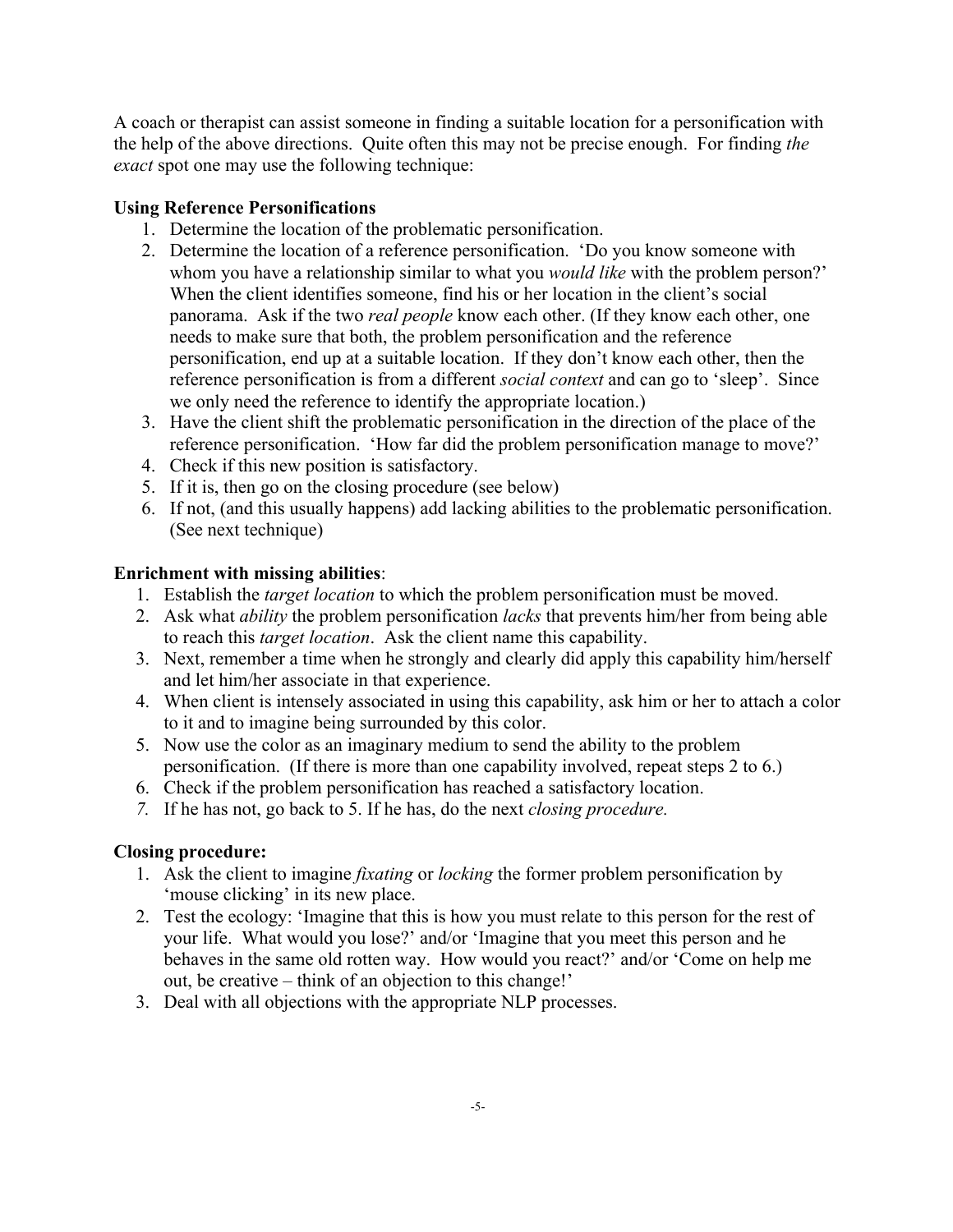### **Framing the Transfer of Resources to Others**

Many NLP techniques transfer resources to the others in one's mind. In most such procedures a capability that is naturally used in context X, but not in context Y, is transferred from context X to context Y. In the Social Panorama, you transfer resources from the client A, who has the ability, to personification B who lacks it. This is based on the idea that the client A and the personification B are both *parts* of the same human mind. For the human psyche there is no such thing as real people; the mind knows only personifications: social representations. To help clients to grasp this point we may try the following framings:

- 1. You give your ability to the imperfect copy of the other that you have made in your mind. In that way you improve your hated copy.
- 2. The ugly image that you had of the other person was not accurate and neither is the improved one that you have created depicting reality. It is immaterial whether or not it is real; the point is that you now can deal with each other.
- 3. If you believe that someone lacks a capability, the way you interact with him will keep him from showing that he can do it at least a little bit.

## **Psychosomatic Symptoms Caused by a Personification**

Chronic physical symptoms can be the result of the influence of personifications. Usually the feelings towards these personifications are strong (hate, fear or love) and they are perceived in/or near the client's body – usually close to the physical symptoms. It is possible that the client is not aware of their existence. This personification can cause a continuous tension in muscles, skin or organs with chronic symptoms as a result. Such a personification can be moved by the Social Panorama techniques presented here.

## **Deep Rooted Social Personality Traits**

With countless clients, my colleagues (Walker, 1996) and I explored what we call the family panorama and the important role of family ties and intimate relations in mental health. We presumed that early family ties had great influence on social development and so explored the spatial configuration of families through regression. With the aid of simple hypnotic techniques, we assisted clients to go back in time to revive their childhood. They are stimulated to explore the locations of mum, dad, their siblings and the other family members.

Supported by developmental psychology (Greenspan, 1997), one can state that the configuration of the family in early childhood forms the blueprint for the social side of personality. Disturbing social personality traits: unproductive patterns that people maintain with other people are often rooted before age six within the *family panorama.* Working with the family panorama from childhood has proven to be one of the most effective and elegant approaches to personality change.

### **The Spiritual Panorama**

The representation of the social world is not limited to living humans. With the same principles of personifications in mental space, people represent virtual comrades, imaginary creations like the characters in novels, the death, ancestors, spirits, gods, saints, angels, aliens and ghost.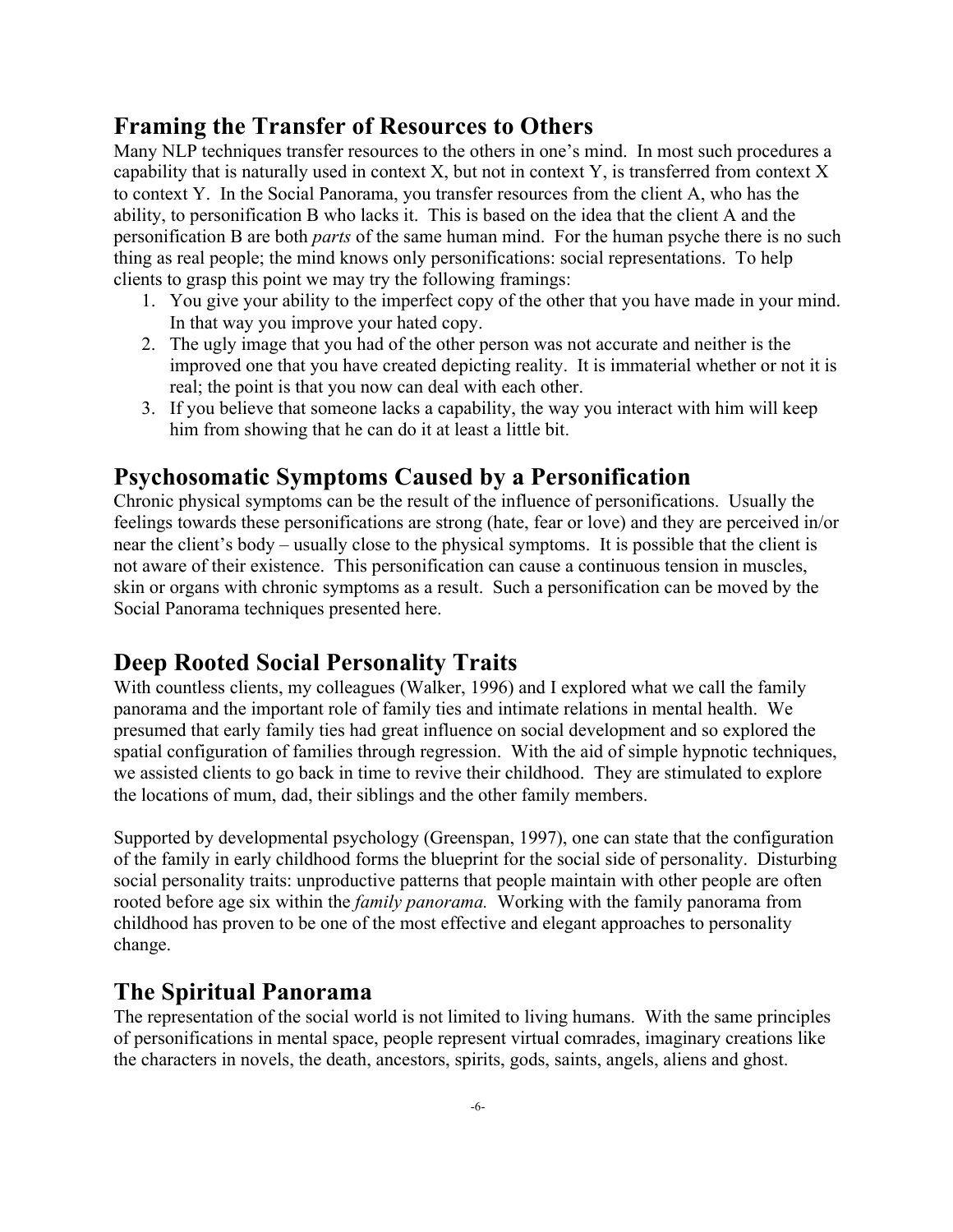In 1996 this resulted in the so called *spiritual panorama*, a tool that enables therapists to approach religious issues in a content free, process oriented and secular way. With the increasing popularity of *the spiritual level* in NLP, this is a useful instrument to prevent NLP from slipping away into new age religiosity.

### **Exploring Self-Awareness**

It is often difficult to find the right vocabulary to speak of our 'selves', mainly because much of the experience is inaccessible to reason. When it comes to expressing our true self we find refuge in metaphor. If we stop trying to talk about it, then we are left with the sensations, images and internal voices (Andreas, 2001).

The social panorama model concentrates on the 'speechless', non-lingual side of the self, the awareness that precedes the use of language. How do you know that you are someone? What do you feel, see, smell, taste and hear? This search brings people to their 'social core' and at the same time helps them and us to escape from philosophizing about the exact meaning of terms like 'identity', 'self', 'ego', 'myself' and 'me' etc. Because the self is always present wherever one goes, it operates like a steady habituated background experience. In other words, we are always ourselves but that is so normal that we only notice it when there is something unusual about it.

### **Conclusion**

NLP is the study of the structure of subjective experience and its applications (Andreas et. al. 1994). There has been a large focus on modeling in NLP but the distinctions and concepts by which the subjective experience is described in NLP are far more fundamental for the Social Panorama. The NLP sub-Modalities, parts and resources, became the main building blocks of the Social Panorama Model.

The Social Panorama rests on the concepts of *parts* and *personifications*. It shows how *space* is more than just another *sub-modality*, but the very heart of cognition. Beyond all of that, the Social Panorama opens one's eyes to the overwhelmingly sophisticated social skills that most humans possess. And it brings the huge part of our unconscious mind that is occupied with social calculations to light. These highly intelligent unconscious resources are extremely powerful

#### **Where does it not work? Where or how could it be misused?**

The Social Panorama makes use of the existing unconscious social potential of the subject. It cannot go beyond the range of the client's social competencies. However the model does offer guidelines for how to train socially challenged (autistic, sociopathic) individuals to improve their skills. The model has a great potential to be misused in the hands of exploiting personalities.

#### About the author:

Lucas Derks is a Dutch social psychologist who pioneered with NLP at the end of the seventies. His fascination with the realistic psychology NLP is based on, made him devote his career to this since 1984. The scientific explanation of the role of resources in psychotherapeutic change and the application of NLP in creative professions preceded the development of the social panorama model in 1995.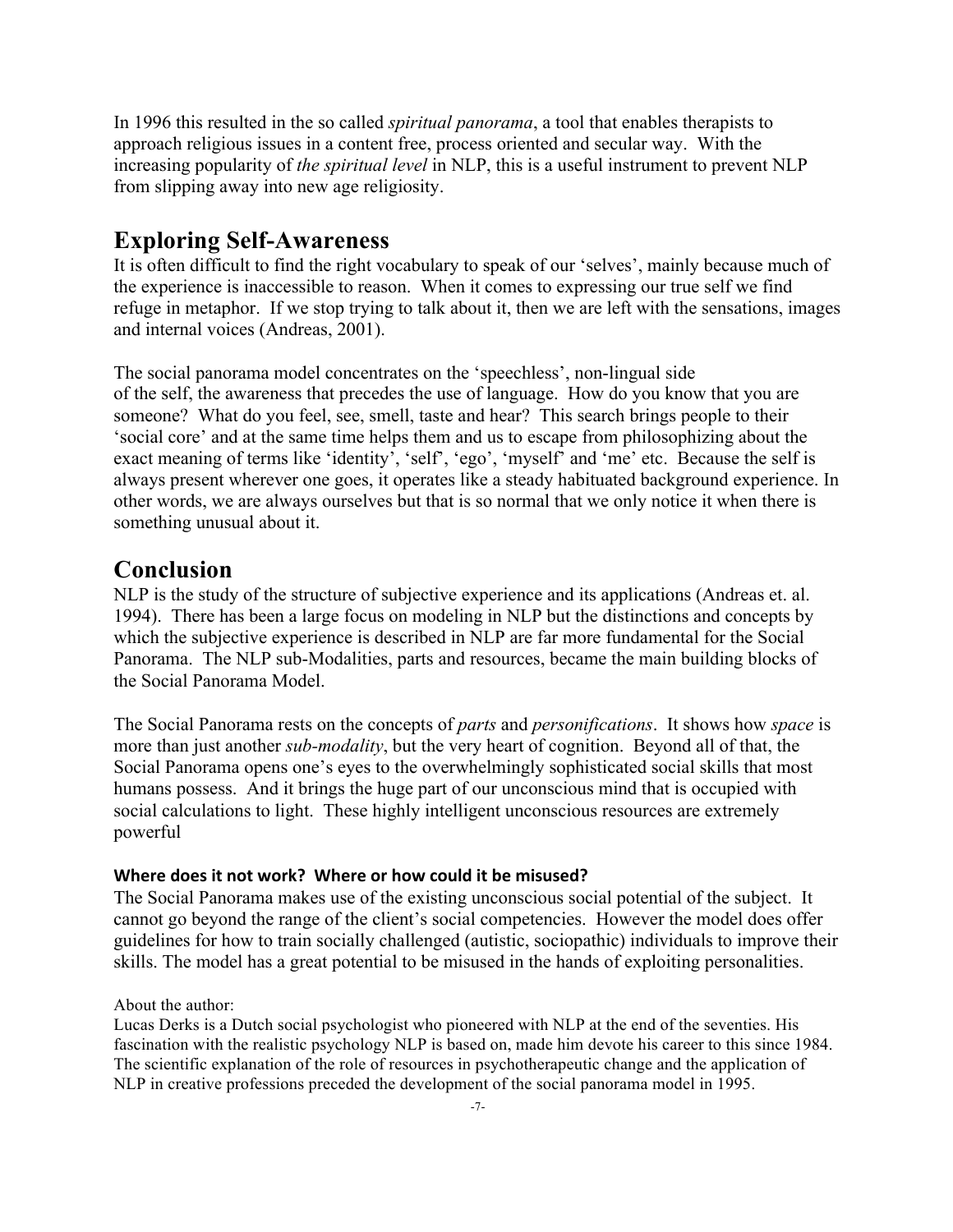www.socialpanorama.com

#### **REFERENCES**

Alstadt, D. & Kramer J.,(1993) The Guru Papers: Marks of Authoritarian Power, Berkeley, Frog Press.

Andreas, S.,(2001) Building Self-Concept. Anchor Point Magazine, july, 2001, Vol. 15 No. 7.

Andreas, S., Faulkner, C. & McDonald, R.,(1994) NLP; New Technology of Achievement. William Morrow, New York.

Augoustinos, M., & Innes, J.M.,(1990) Towards an integration of social representations and social schema theory. In: British Journal of Social Psychology, 29, 213-31.

Bandler, R., & Grinder, J.,(1979) Frogs into Princes. Real People Press, Moab, Utah.

Bandler, R., & Grinder, J.,(1982) Reframing; Neuro-Linguistic Programming and the Transformation of Meaning. Real People Press, Moab, Utah.

Bandler, R., (1985) Using Your Brain for a Change. Real People Press, Moab, Utah.

Bostic St. Clair, C. & Grinder, J.,(2001) Whispering in the Wind. J&C Enterprises, Scotts Valley, California.

Derks, L.,(1995) Exploring the Social Panorama. In: NLP World, Vol. 2, No.3 28-42, november 1995.

Derks, L. & Hollander, J.,(1996a) Essenties van NLP. Utrecht, Servire.

Derks, L. & Hollander, J.,(1996b) Exploring the Spiritual Panorama. In: NLP World, Vol. 3, No. 2, July 1996.

Derks, L.,(1997a) Family Systems in the Social Panorama. In: NLP World, Vol. 4, No. 1, March 1997.

Fauconnier, G, & Turner, M.,(2002) The Way We Think; Conceptual Blending and the Mind's Hidden Complexities. Basic Books, New York.

Fiske, S. T.,& Taylor, S. E.,(1991) Social Cognition McGraw-Hill, New York.

James, W.,(1897) The Will to Believe; and Other Essays in Popular Philosophy. Dover, New York, (1956 reprint.)

James, W.,(1890) The Principles of Psychology. Dover Publications, New York.

Kunda, Z.,(1999) Social Cognition; Making sense of People. MIT Press. Cambridge, MA.

Lakoff, G. & Johnson, M.,(1999) Philosophy in the Flesh. Basic Books, Perseus Book Group, New York.

Lakoff, G. & Johnson, M.,(1980) Metaphors we Live by. University of Chicago Press, Chicago en London.

Lawley, J & Tompkins, P.,(2003) Clean Space: Modeling Human Perception through Emergence. Anchorpoint, Vol. 17, No. 8, September.

Tomasello, M.,(2003) The Key is Social Cognition. In Gentner, D. & Kuczaj, S.,(Eds.) Language and Thought, Mit Press, Chicago.